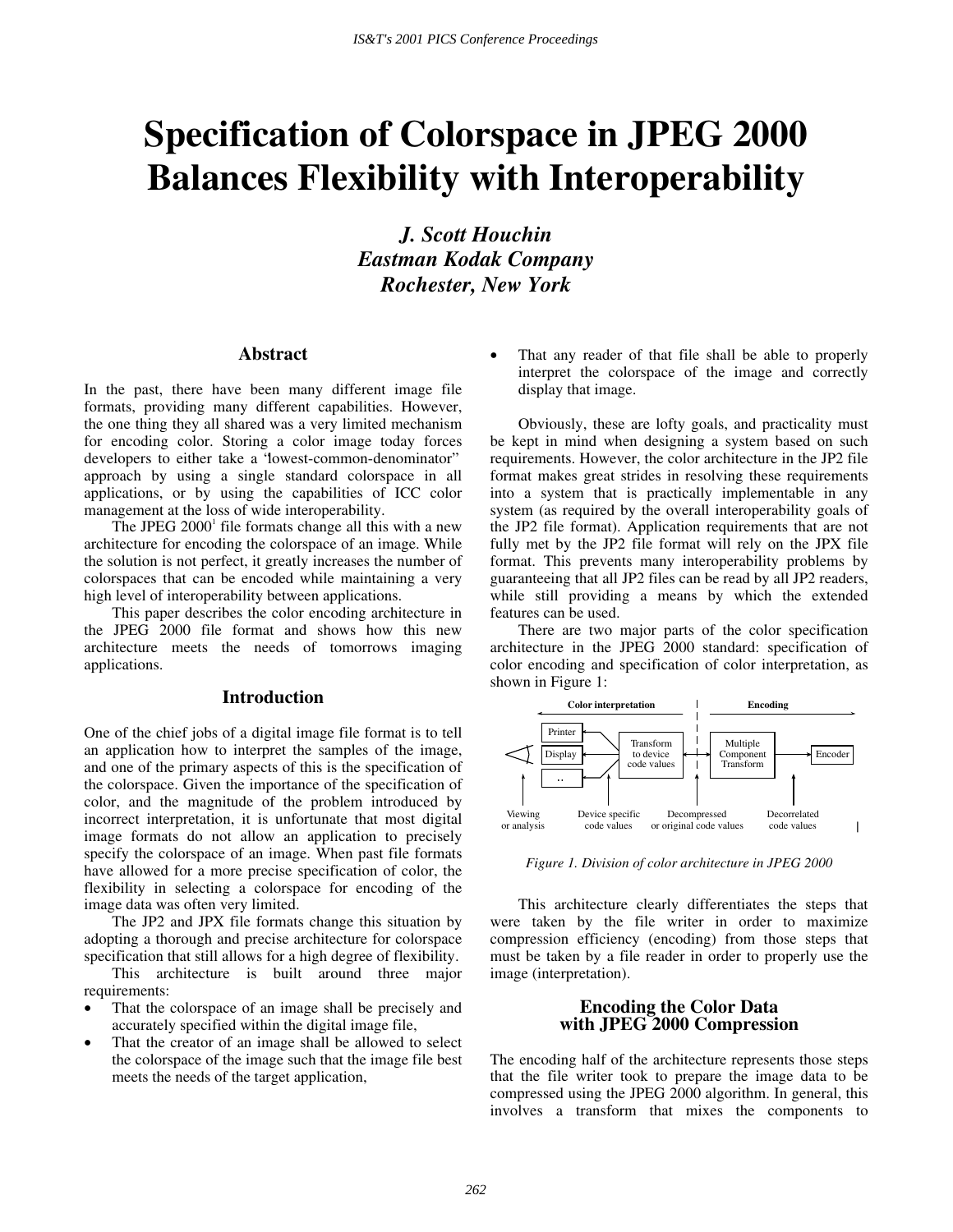decorrelate the data. The decorrelated data is then compressed on a component-by-component basis.

## **Baseline Color Encoding (JP2)**

In JPEG 2000, encoding, through the multiple component transform, can be specified on a tile-by-tile basis, and thus is specified as part of the codestream syntax, not the file format. Part I of the standard defines two multiple component transforms:

The irreversible component transform (ICT) is better known as the  $YC<sub>b</sub>C<sub>r</sub>$  transformation from baseline DCTbased JPEG. It transforms data in an RGB colorspace to a luminance-chrominance form and is useful in lossy compression applications. Once the components have been transformed and compressed, the chrominance components can be truncated to improve compression with minimal loss of quality.

The reversible component transform (RCT) provides decorrelation of RGB data in situations where lossless compression is required. Once the components are decompressed, the reverse RCT can be applied to get back to the original code values. Obviously, if the chrominance components were truncated, there would still be loss associated with the image.

While these two transforms do not meet the needs of all applications, they are generally sufficient for digital photography and Internet imaging applications.

#### **Extended Encoding (JPX)**

The JPX file format (along with extensions to the compressed codestream as defined in Part II of the standard) extends the encoding architecture to allow for two new capabilities. The first new feature is the ability to use a custom multiple component transform. This would allow an encoder to generate an optimal multiple component transform for a particular image, thus improving quality or increasing compression. The second new feature is the ability to shape or gamma encode the image data as part of the encoding process. For example, linear encoded data is required in many high-end compositing applications; however, it compresses very poorly. The file reader would extract the inverse shaper or gamma value from the codestream and use that value to transform the image data back to its original form.

One possible image processing chain for extended encoding is shown in Figure 2:



*Figure 2. Encoding a color image using extended encoding options* 

# **Color Interpretation**

The color interpretation half of the architecture represents those steps that a file reader must take to properly print, display, or prepare the image for analysis. In general, this involves a transform that converts the decompressed (and recorrelated) code values into a colorspace designed for use with the target output device or analysis. The JP2 and JPX file formats define several methods by which the colorspace of the image can be specified. These methods balance the required flexibility with the barriers to adoption and interoperability between readers.

#### **The Enumerated Method**

Like many other digital image file formats, the JP2 and JPX formats define a list of standard colorspaces and assigns integer codes to represent those spaces. For an image encoded in one of those standard spaces, the file would embed that integer code into the file (the enumerated method). While there are a large number of known and commonly used colorspaces, each enumerated colorspace must be natively understood by the reader, and thus the complexity of a reader implementation is somewhat proportional to the number of colorspaces that must be understood through enumeration. The image chain for the enumerated method is shown in Figure 3. Note that each input to device color transform must be natively known to the application (or how to generate it must be known).



*Figure 3. Interpreting the colorspace of an image using the Enumerated method* 

To ensure that the JP2 format is practically implementable in all applications, the set of enumerated spaces is restricted to  $s\overline{R}GB^2$  and a gray scale space related to sRGB for JP2 files. Other spaces, such as the ITU CIELAB, are expected to be standardized as extensions in the JPX file format. The JPEG committee also intends to provide a mechanism by which vendors can register and use other standard colorspaces.

#### **The Any ICC Method**

Another common way to specify the colorspace of the image is to embed an ICC profile<sup>3</sup> in the file (the Any ICC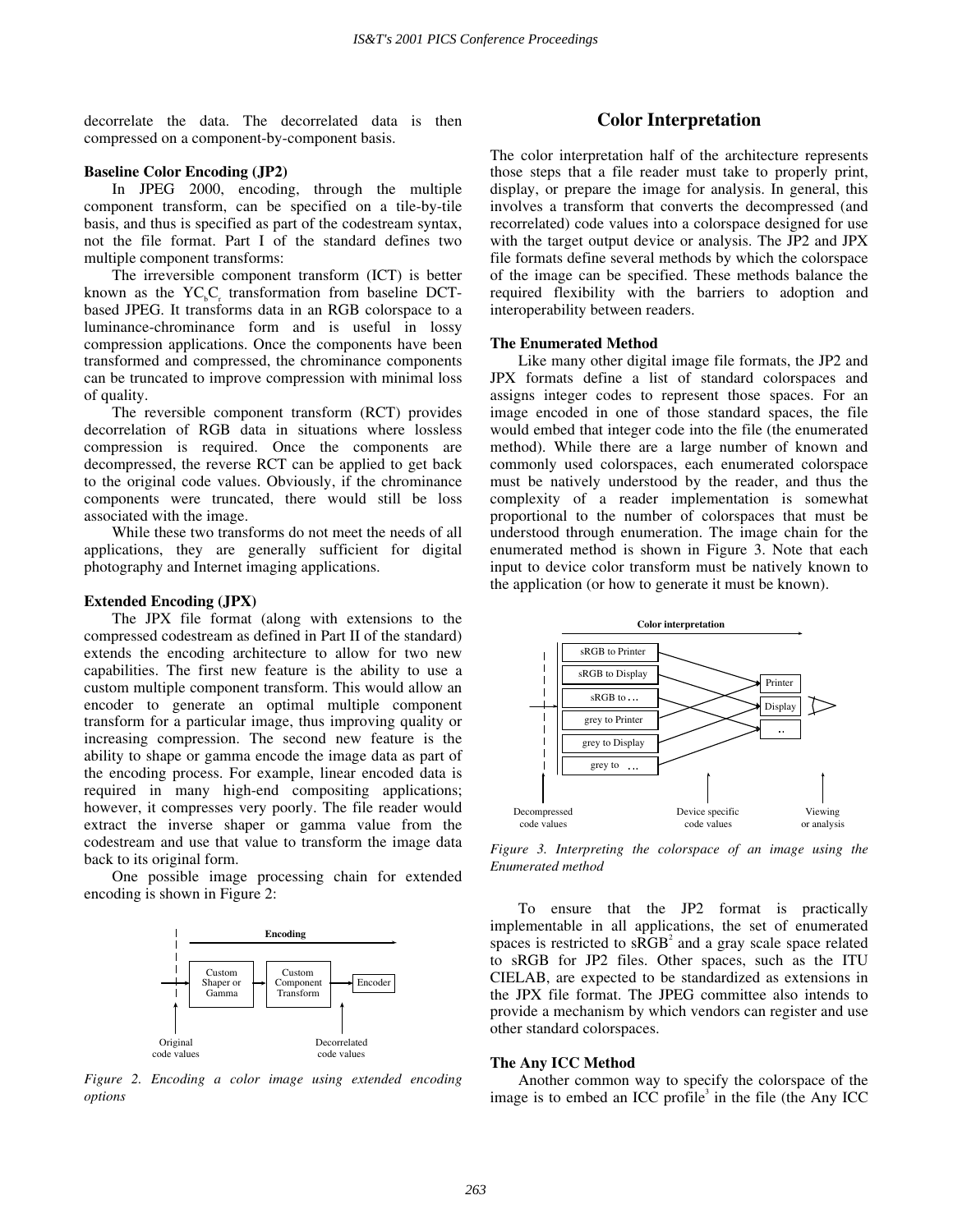method). This profile (an input profile) specifies the transformation between the decompressed code values and the Profile Connection Space (PCS). To convert to a device specific colorspace, the input profile is combined with an output profile (a profile that specifies the transformation from the PCS to the device specific colorspace). The decompressed code values are then processed through the combined profile by an ICC color management engine. The image chain for the Any ICC method is shown in Figure 4.



*Figure 4. Interpreting the colorspace of the image using the Any ICC or Restricted ICC method* 

However, some ICC profiles are very complex, containing multiple 1D-LUTs, matrices and 3D-LUTs. In many applications, it is impractical or impossible to implement a fully compliant ICC color management engine. As such, the Any ICC method is expected to be defined as part of JPX in part 2, not in JP2, because it is very important that all JP2 readers be able to read all JP2 files.

#### **The Restricted ICC Method**

The major problem with the enumerated method is lack of flexibility. While sRGB is appropriate for some applications, other colorspaces are needed in other applications. For example, RGB images targeted at widegamut output devices should be stored in a wide-gamut colorspace, such as ROMM RGB.<sup>4</sup> Other images, such as those captured by scanning a consumer 35 mm negative, require the storage of information whiter than a perfect diffuse white reflector (a consumer negative may contain information up to 30,000% white). For those images, a colorspace such as  $ERIMM RGB<sup>4</sup>$  would be appropriate.

However, as noted above, it is impractical to enumerate a large number of spaces, as the complexity of a JP2 reader increases with the number of required enumerated colorspaces. The generic use of ICC profiles does not provide the answer either, as a complete ICC color management engine would represent barriers to adoption in many applications.

However, the ICC Profile Format Specification<sup>3</sup> does define two classes of profiles. These classes, Three-Component Matrix-Based Input and Monochrome Input profiles, can be implemented very easily. Those transforms contain at maximum three 1D look-up tables and a  $3 \times 3$ matrix. These two profile classes allow for the specification of a very large number of RGB and gray scale colorspaces.

The Restricted ICC method for specifying the colorspace of an image in the JP2 format uses any profile conforming to one of these two classes of profiles. That profile is embedded into the JP2 file. Applications reading the JP2 file have two choices for interpreting the color of the image:

Extract the profile and use any compliant ICC color management engine to transform the image into a colorspace appropriate for the desired output device

Extract the profile, extract the look-up tables and matrix from the profile, and transform the image using application specific code. If this choice is made, it is important to note that the transformation specified within the profile transforms the decompressed code values to the Profile Connection Space. The application must combine that transformation with the appropriate transformation for generating values appropriate for the desired output device. Additional information for performing such a transformation is contained within the JPEG 2000 standard itself.

Note that the image chain for the Restricted ICC method is identical to that of the Any ICC method as shown in Figure 4. The difference is that the input to PCS transform is guaranteed to be of low complexity.

#### **The Vendor Color Method**

While the use of ICC profiles provides a very high degree of flexibility, there are two drawbacks to those methods:

- It is a non-trivial process to match a profile against a set of known profiles.
- ICC profiles are generally limited to photographic applications.

Because of these drawbacks, the JPX format is expected to define a fourth method, called the Vendor Color method, to allow any application in any domain to define a "shortcut-code" to represent a particular colorspace definition. This code is stored as a  $UUID<sup>5</sup>$  (Universally Unique ID); a 16-byte number that when generated correctly, should be unique "throughout the universe." This can be done without involving either the JPEG committee or another third-party.

#### **Using Multiple Colorspace Specification Methods**

It is important to note that there is often more than one way to specify the colorspace of an image. For example, a well-defined colorspace can be specified through enumeration or can be specified through an ICC profile (which technically specifies the default transformation from that colorspace to the PCS, not the colorspace itself). However, while these multiple methods often produce identical results, they are optimized for different applications. Each of the defined methods has pros and cons:

The Enumerated and Vendor Color methods allow for quick recognition, but the application must recognize the code and natively understand how to transform the image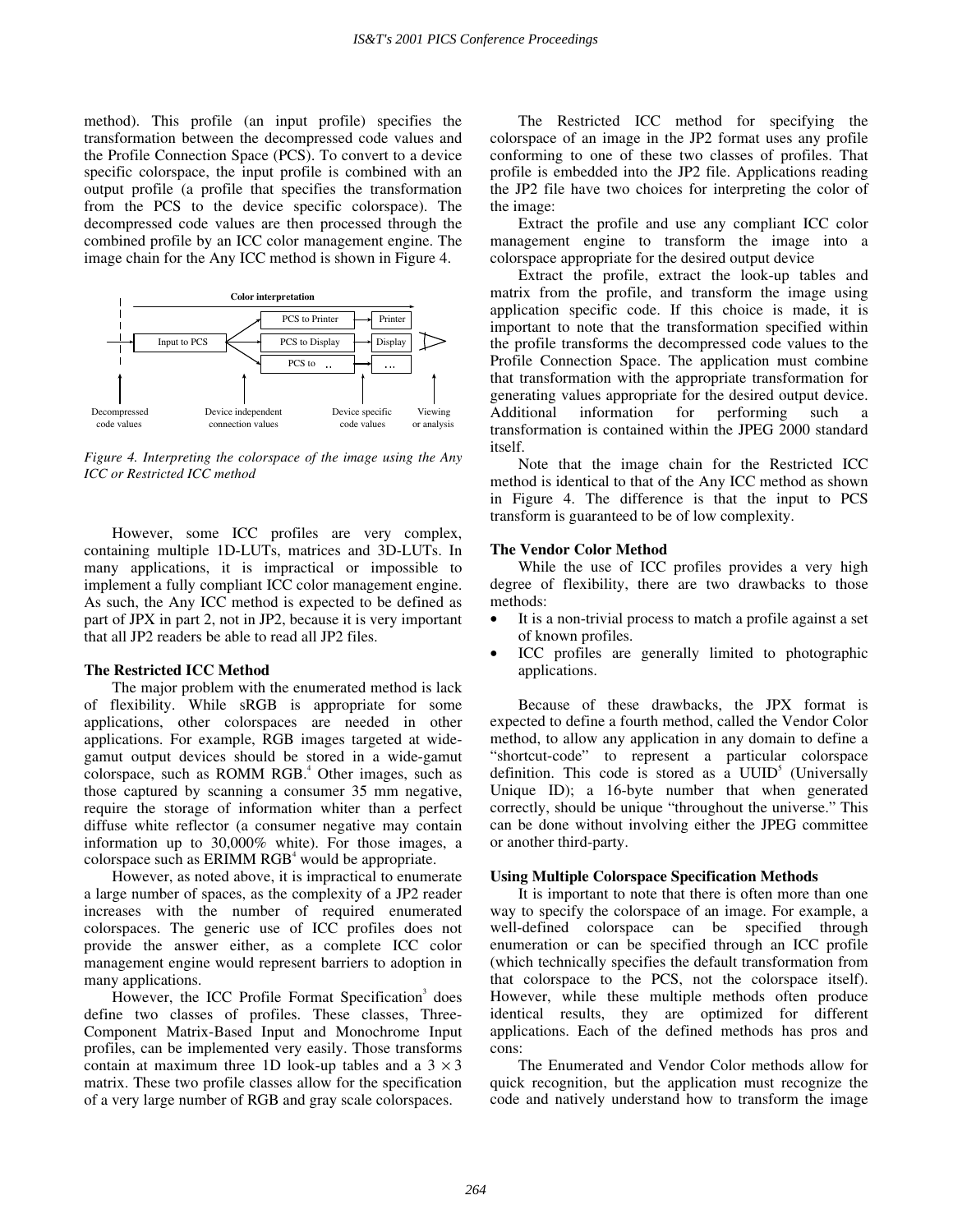data to the relevant device colorspaces. In addition, colorspaces defined in Part II of the standard or by registration will not be understood by a conforming JP2 reader.

The Any ICC method allows almost any colorspace to be precisely and accurately specified in a generic way, but can be impractical or impossible to support in some applications.

The Restricted ICC method allows for many RGB and Monochrome spaces to be specified in a generic way that is practically implementable in all applications, but approximations may need to be made in order to represent the transformation to the PCS within the profile restrictions. However, the performance of a system (in terms of decoding speed) using Restricted ICC profiles will be higher than a system using the more complex profiles.

When creating optimal files for a particular application, the writer may be able to choose one best method for specifying the colorspace of the image. However, many files must also be interoperable outside that particular application, and performance issues may need to be considered. When considering target optimization, interoperability, and performance, a balance will often only be found by using multiple representations of the colorspace of the image.

The JP2 and JPX file formats allow for any number of different colorspace methods to be used within a single file, allowing the file writer to address these three issues, provided that all of those methods are " equivalent." In fact, it is expected that many JPX files will contain multiple methods by default.

For example, consider the registration of standard and vendor colorspaces in Part II. In most cases, it is desirable to create files that can be read by any reader (and thus meet the conformance requirements for a JP2 reader). This can be a problem, because the new colorspaces are not understood by older and simpler readers. If interoperability is indeed required, the file writer must use the Restricted ICC method to specify the colorspace of that image. However, an application that has an optimized processing path for the new colorspace would need to compare the ICC profile byte for byte with a reference profile. In the best case, this step is just a nuisance. In the worst case, such as with scene spaces such as ERIMM  $RGB$ , this step is not possible, as there may not be a specific reference profile, because the profile embedded within the file must specify the desired rendering (look) of the image in addition to the colorimetric transformation.

In these cases, it is very desirable to also embed the enumerated code for that new colorspace in the file (at the insignificant cost of around 15–27 bytes).

In another example, the "best" transformation from the decompressed code values to the PCS requires the use of 3D look-up tables, which unfortunately reduces the performance of the system. In this example, the application desires to provide a "quick-and-dirty" user-selectable setting, indicating that the application should approximate the colorspace transformation to improve performance, at

the expense of quality. In this example, the file would contain both the best ICC profile, using the Any ICC method, and a less complex profile, using the Restricted ICC method.

It is expected that some applications will have requirements from both examples, and thus use all three colorspace methods within the same file, as shown in the image chain in Figure 5.



*Figure 5. Color interpretation image chain with multiple options* 

## **Conclusion**

The JPEG 2000 family of file formats (JP2 and JPX) provides a flexible architecture for unambiguously specifying the colorspace of an image. Using a combination of the Enumerated, Any ICC and Restricted ICC methods, an application can create files that can be both optimized for a target use, yet fully interoperable with other applications. By using the Restricted ICC method as the cornerstone of the architecture, we can ensure that all readers can properly interpret all files, even among applications that do not support ICC color management.

## **References**

- 1. ISO/IEC 15444-1, Information technology—JPEG 2000 image coding system.
- 2. International Electrotechnical Commission. Color management in multimedia systems: Part 2: Color Management, Part 2-1: Default RGB color space—sRGB. IEC 61966-2-1 1998. 9 October 1998.
- 3. International Color Consortium, ICC profiles format specification. ICC.1:1998-09.
- 4. K. E. Spaulding, G. J. Woolfe, and E. J. Giorgianni, " Reference Input/Output Medium Metric RGB color encodings (RIMM/ROMM RGB)", Proc. PICS 2000 *Conference*, March 26-29, 2000, Portland, OR.
- 5. ISO/IEC 11578:1996 Information technology— Open Systems Interconnection— Remote Procedure Call.

#### **Biography**

Scott Houchin earned both B.S. and M.S. degrees in Computer Engineering from RIT, which led to a career at Eastman Kodak Company. For the last six years, Scott has